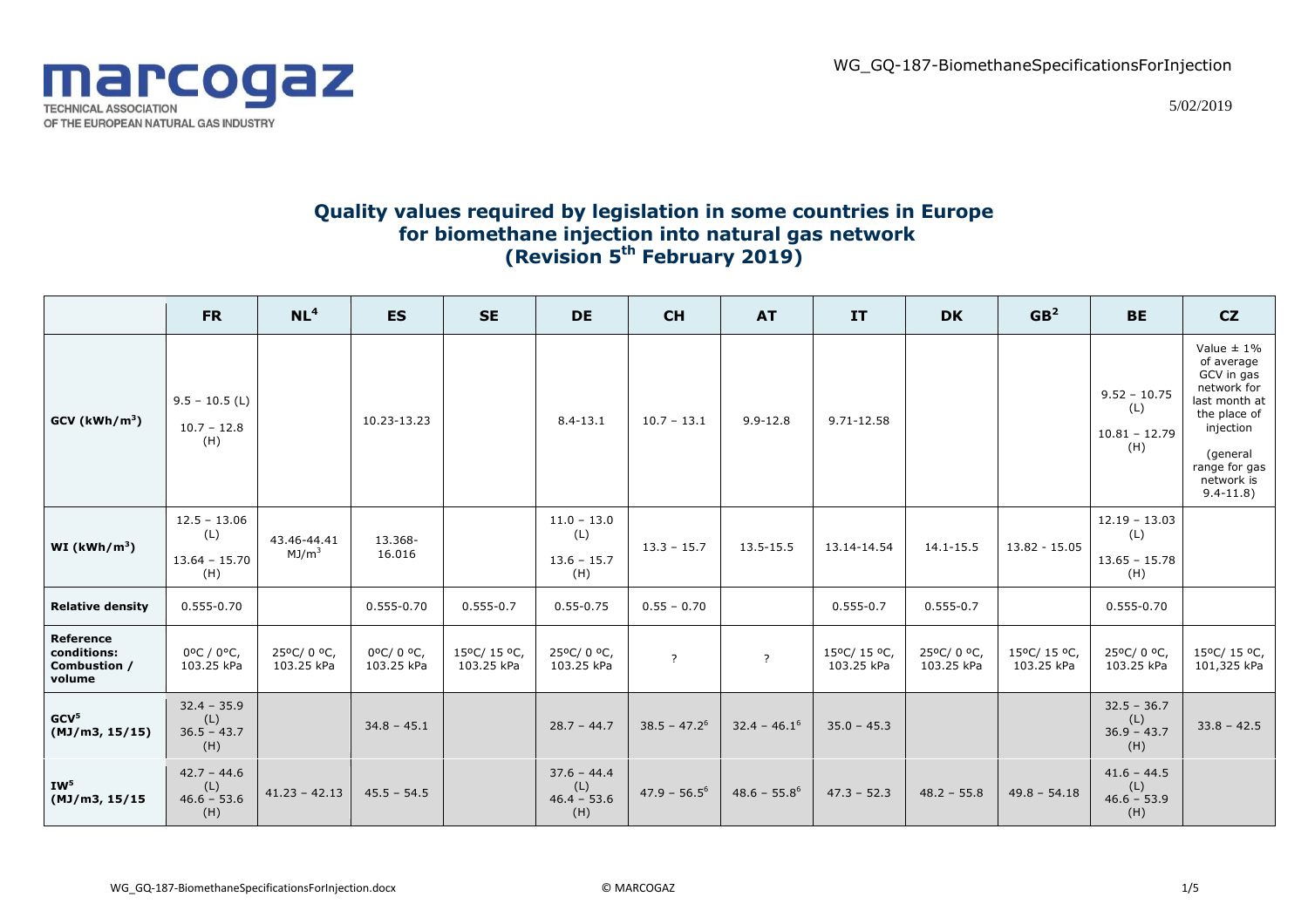|                                              | <b>FR</b>            | NL <sup>4</sup>                                                                                                                                                                                                                                                                                                                                          | <b>ES</b> | <b>SE</b>                                                     | <b>DE</b>                                                 | <b>CH</b> | <b>AT</b> | IT                                 | <b>DK</b> | GB <sup>2</sup>                              | <b>BE</b>                                                   | CZ                              |
|----------------------------------------------|----------------------|----------------------------------------------------------------------------------------------------------------------------------------------------------------------------------------------------------------------------------------------------------------------------------------------------------------------------------------------------------|-----------|---------------------------------------------------------------|-----------------------------------------------------------|-----------|-----------|------------------------------------|-----------|----------------------------------------------|-------------------------------------------------------------|---------------------------------|
| Water dew point<br>(°C at 70 bar<br>abs)     | $\leq$ -5<br>At MOP  | $\leq -8$ (High<br>pressure L -<br>HTL)<br>$\leq -8$<br>(Regional L -<br>RTL)<br>$\leq$ -10 at 8 bar<br>abs<br>(Distribution L<br>$-$ RNB)                                                                                                                                                                                                               | $2$       | $\leq -8$                                                     |                                                           |           | $< -8$    | $\le -5$                           | -8        | <-10 for MOP<br>$<$ 7 barg<br>$< -10$ at MOP | $< -8$<br>In<br>transmission<br>grid                        | $\leq -7$<br>$(40 \text{ bar})$ |
| Water $(mg/m^3)$                             |                      |                                                                                                                                                                                                                                                                                                                                                          |           |                                                               | $< 50$ (MOP $>$<br>$10bar$ )<br>< 200 (MOP<br>$<$ 10 bar) | < 60      |           |                                    |           |                                              | < 110<br>In distribution<br>grid                            |                                 |
| HC dew point (°C<br>at $1-70$ bar abs)       | $\langle -2 \rangle$ | $\leq 80$<br>$(mg/m3(n)$ at<br>$3^oC$                                                                                                                                                                                                                                                                                                                    | $<$ 5     | $<$ 5                                                         | $\langle -2 \rangle$                                      |           | < 0       | ${\leq}0$                          | $-2$      | $\leftarrow$ 2                               | $\mathtt{<-2}$<br>In<br>transmission<br>grid                | < 0                             |
| <b>Total Sulfur</b><br>(mgS/m <sup>3</sup> ) | $< 30$               | ≤ 5.5 (≤ 20)<br>(High<br>pressure L -<br>HTL) (before<br>odorisation)<br>≤ 5.5 (≤ 20)<br>(Regional L -<br>RTL) (before<br>odorisation)<br>≤ 5.5 (≤ 20)<br>(Distribution L<br>$- RNB)$<br>(before<br>odorisation)<br>≤15.5 $($ < 31)<br>(Regional $L -$<br>RTL) (after<br>odorisation)<br>≤15.5 (<31)<br>(Distribution L<br>- RNB) (after<br>odorisation) | < 50      | $\leq$ 20 (without<br>odorant)<br>$\leq 30$ (with<br>odorant) | < 6<br>$< 8$ (after<br>odorisation)                       | < 30      | $<120$    | $\leq$ 20 (without<br>odorisation) | $< 30$    | $< 50$                                       | < 20, before<br>odorisation<br>$<$ 30, after<br>odorisation | $< 30$                          |
| Mercaptan sulfur<br>(mgS/m <sup>3</sup> )    | $< 6$                | $\leq 6$                                                                                                                                                                                                                                                                                                                                                 |           | $\leq 6$ (without<br>odorant)                                 | < 6                                                       |           |           | < 6                                |           |                                              | $< 6$ , before<br>odorisation                               |                                 |
| <b>Mercaptanes</b><br>(mgS/m <sup>3</sup> )  |                      |                                                                                                                                                                                                                                                                                                                                                          | < 17      |                                                               |                                                           |           | < 16.9    |                                    | < 6       |                                              |                                                             |                                 |
| $H2S + COS$<br>(mgS/m <sup>3</sup> )         | < 5                  | $\leq$ 5                                                                                                                                                                                                                                                                                                                                                 | < 15      | $\leq 5$                                                      | < 5                                                       |           | < 6.8     |                                    | < 5       |                                              | $< 5$ mgS/m <sup>3</sup> ,<br>before<br>odorisation         |                                 |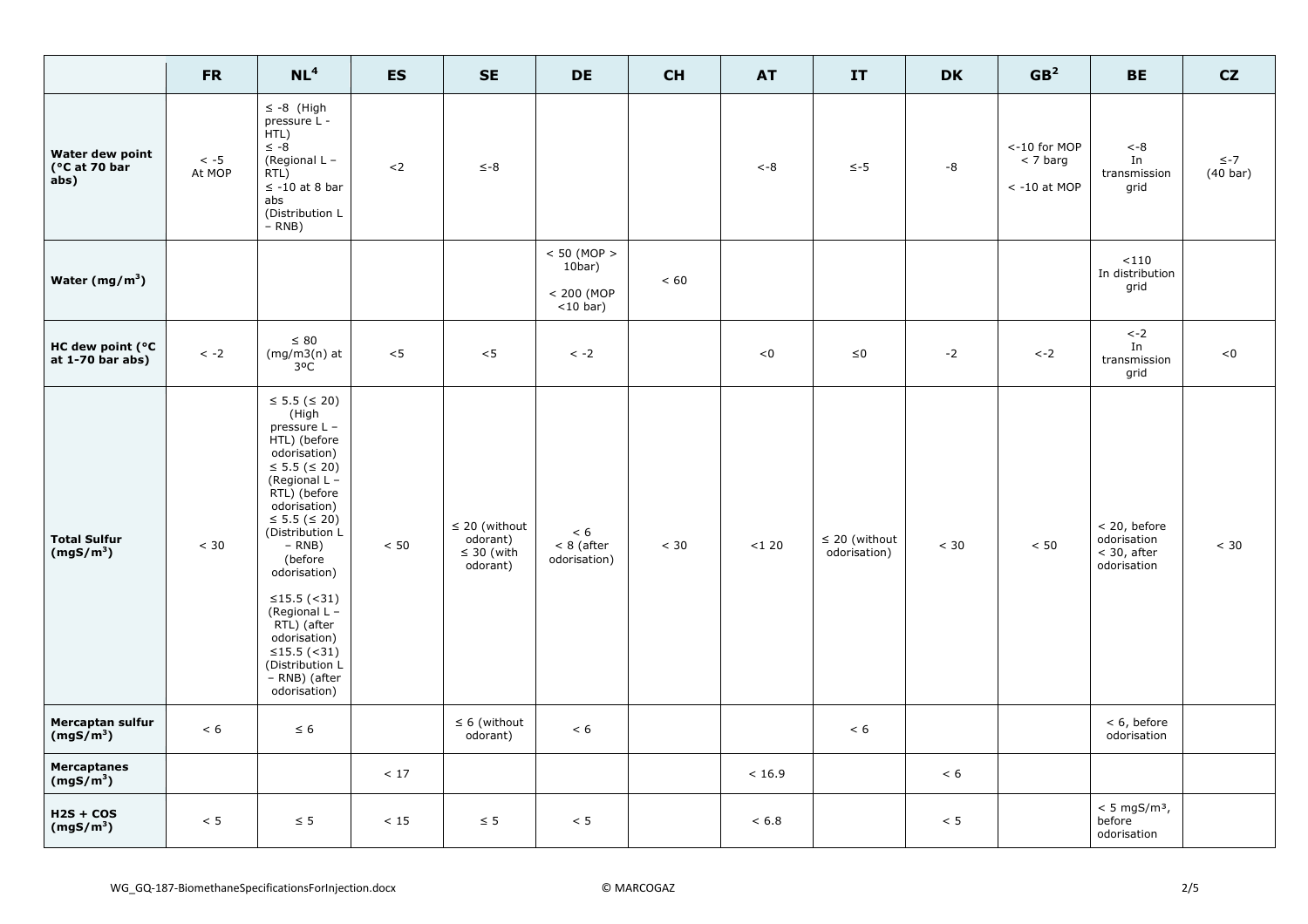|                                      | <b>FR</b>                                                                                                            | NL <sup>4</sup>                                                                                                                     | <b>ES</b>                                                                               | <b>SE</b>                          | <b>DE</b>                                                  | <b>CH</b> | <b>AT</b> | IT         | <b>DK</b>                                    | GB <sup>2</sup>                      | <b>BE</b>                                                                                           | CZ                                                        |
|--------------------------------------|----------------------------------------------------------------------------------------------------------------------|-------------------------------------------------------------------------------------------------------------------------------------|-----------------------------------------------------------------------------------------|------------------------------------|------------------------------------------------------------|-----------|-----------|------------|----------------------------------------------|--------------------------------------|-----------------------------------------------------------------------------------------------------|-----------------------------------------------------------|
| $H2S$ (mgS/m <sup>3</sup> )          |                                                                                                                      |                                                                                                                                     |                                                                                         |                                    |                                                            | < 5       |           | $\leq$ 5   |                                              | $\leq$ 5                             |                                                                                                     | $\leq$ 5                                                  |
| CO <sub>2</sub> (% Mol)              | < 2.5<br>(Exemptions<br>exist for the<br>DSO system:<br>up to 3,5% (H<br>gas) / up to<br>11,7% (L<br>gas))           | $\leq$ 3 (High<br>pressure L -<br>HTL)<br>$\leq 10.3$<br>(Regional L -<br>$RTL$ )<br>$\leq 10.3$<br>(Distribution L<br>$-$ RNB)     | < 2.5                                                                                   | $\leq 4$                           | $< 10$ L-gas*<br>$< 5$ H-gas*                              | < 4       | ${<}\,2$  | $\leq 2.5$ | 2.5<br>transmission<br>$<$ 3<br>distribution | 2.5                                  | $<$ 2,5 on<br>transmission<br>grid<br>$<$ 4 on<br>distribution<br>grid<br>$(6$ on L-gas)            | $\leq$ 3<br>Transmission<br>$\leq 5$<br>distribution      |
| N2+CO2 (% Mol)                       |                                                                                                                      |                                                                                                                                     |                                                                                         |                                    |                                                            |           |           |            |                                              |                                      | $<$ 15, only for<br>L-gas                                                                           |                                                           |
| O <sub>2</sub> (% Mol)               | 0.01<br>(exemption:<br>up to 0.7% in<br>the<br>transmission<br>grid / up to<br>0,75% in the<br>distribution<br>grid) | $≤0.0005$<br>(High<br>pressure L -<br>HTL)<br>${\leq}0.5$<br>(Regional L -<br>$F$ RTL)<br>$\leq 0.5$<br>(Distribution L<br>$- RNB)$ | $<$ <0,3 in<br>transmission<br>grid<br>$\sim 1$ in<br>distribution<br>grid <sup>1</sup> | $\leq 1$                           | $< 0.001$ (MOP<br>$> 16$ bar)<br>$< 3$ (MOP $< 16$<br>bar) | < 0.5     | < 0.02    | $\leq 0.6$ | ${}_{0.5}$                                   | < 0.2<br>$< 1$ for MOP $<$<br>38 bar | $0,1$ on<br>transmission<br>grid<br>$\sim$ 1 on<br>distribution<br>grid                             | $\leq 0.02$<br>Transmission<br>$\leq 0.5$<br>distribution |
| Hg $(\mu g/m^3)$                     | < 1                                                                                                                  |                                                                                                                                     | $\leq 1$                                                                                |                                    |                                                            |           |           |            |                                              |                                      | < 1                                                                                                 |                                                           |
| CI $(mg/m^3)$                        | < 1                                                                                                                  | $\leq$ 5                                                                                                                            | $<1\,$                                                                                  | Acc. to<br>CEN/TR (WI<br>00408007) |                                                            |           |           | $\leq 1$   |                                              | $\leq 1.5^3$                         | $\leq 1$                                                                                            |                                                           |
| $F(mg/m^3)$                          | < 10                                                                                                                 | $\leq$ 5                                                                                                                            | < 10                                                                                    | Acc. to<br>CEN/TR (WI<br>00408007) |                                                            | < 1       |           | $<$ 3      |                                              | $\leq 5^3$                           | < 10                                                                                                |                                                           |
| <b>Halogenures</b><br>$(mg/m^3)$     |                                                                                                                      |                                                                                                                                     |                                                                                         |                                    |                                                            |           |           |            |                                              | < 1.5                                |                                                                                                     | $\leq 1.5$                                                |
| $H2$ (% Mol)                         | < 6                                                                                                                  | $\leq$ 0.02 (High<br>pressure L -<br>HTL)<br>${\leq}0.02$<br>(Regional L-<br>$RTL$ )<br>$\leq 0.5$<br>(Distribution L<br>$- RNB)$   | < 5                                                                                     | $\leq 2$                           | $< 2***$                                                   | < 5       |           | $\leq 0.5$ |                                              | < 0.1                                | $< 2$ on<br>transmission<br>grid (if not<br>injected in<br>UGS)<br>$< 2$ on<br>distribution<br>grid | $\leq 0.01$<br>Transmission<br>$\leq 0.1$<br>distribution |
| NH <sub>3</sub> (mg/m <sup>3</sup> ) | $<$ 3                                                                                                                |                                                                                                                                     | $<$ 3                                                                                   | $\leq 10$                          | Technically<br>free*                                       |           |           | $\leq 10$  | $<$ 3                                        | $\leq 20^3$                          | < 10                                                                                                |                                                           |
| <b>Amines</b>                        |                                                                                                                      |                                                                                                                                     |                                                                                         | $\leq 10$<br>(mg/m3)               | Technically<br>$free*$                                     |           |           | $\leq 10$  |                                              |                                      | $<$ 10                                                                                              |                                                           |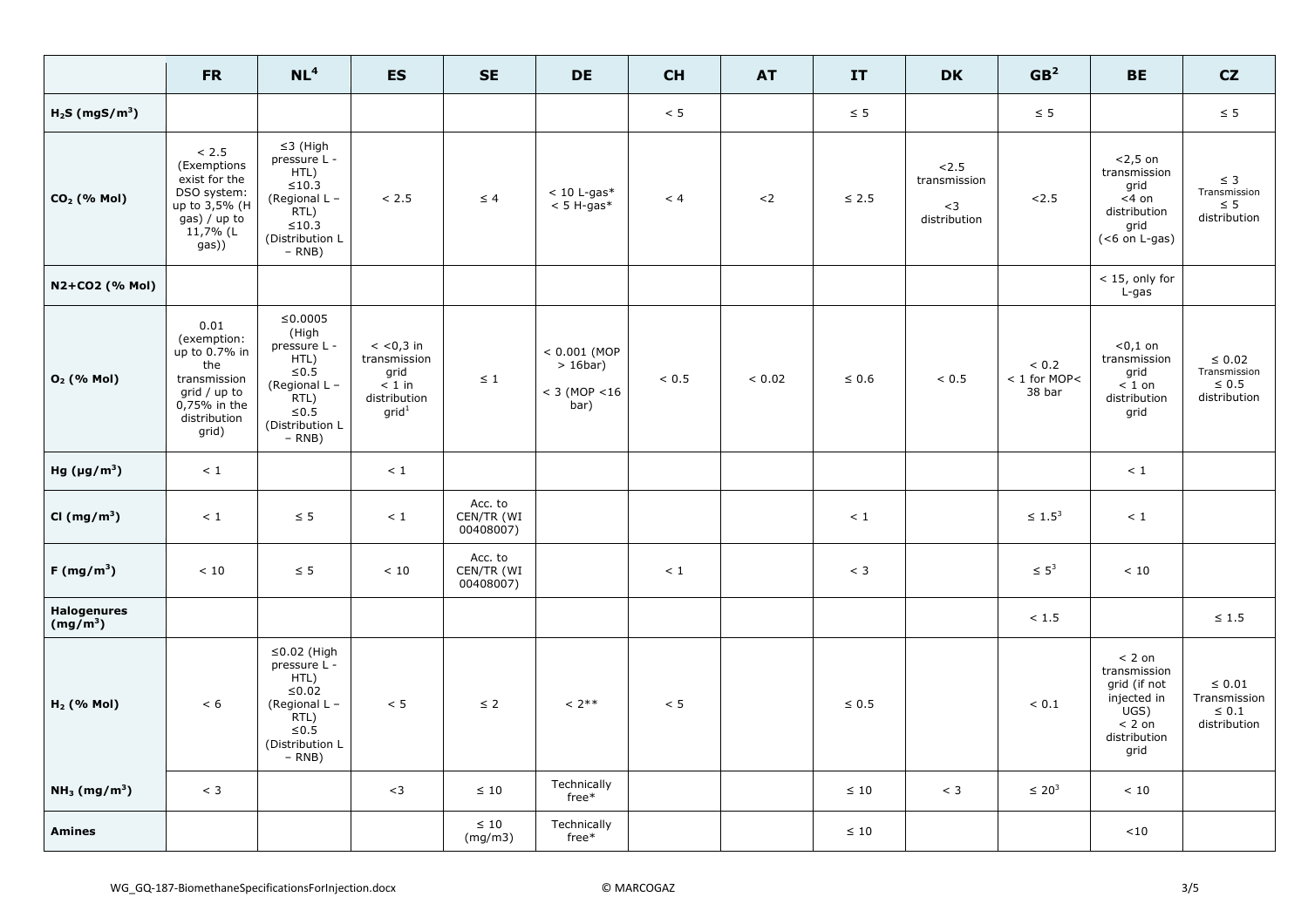|                                 | <b>FR</b>                                                                                                                                                                    | NL <sup>4</sup>                                                                                                                     | <b>ES</b>           | <b>SE</b>                            | <b>DE</b>                                    | <b>CH</b>           | <b>AT</b> | IT                  | <b>DK</b> | GB <sup>2</sup>                                                                   | <b>BE</b>                                                                              | CZ                                                                                     |
|---------------------------------|------------------------------------------------------------------------------------------------------------------------------------------------------------------------------|-------------------------------------------------------------------------------------------------------------------------------------|---------------------|--------------------------------------|----------------------------------------------|---------------------|-----------|---------------------|-----------|-----------------------------------------------------------------------------------|----------------------------------------------------------------------------------------|----------------------------------------------------------------------------------------|
| <b>CO</b> (% Mol)               | < 2                                                                                                                                                                          | $≤$ 2900<br>mg/m3                                                                                                                   | < 2                 | $\leq 0.1$                           |                                              |                     |           | $\leq 0.1$          |           |                                                                                   | ${}< 0.1$                                                                              |                                                                                        |
| <b>Cyanides (HCN)</b><br>ppm    |                                                                                                                                                                              |                                                                                                                                     |                     |                                      |                                              |                     |           |                     |           |                                                                                   |                                                                                        |                                                                                        |
| BTX $(mg/m^3)$                  |                                                                                                                                                                              |                                                                                                                                     | $< 500$             |                                      |                                              |                     |           |                     |           | $\leq 100^3$<br>(Xilene)                                                          | $< 500$ ppm                                                                            | $\leq 10$                                                                              |
| <b>Siloxanes</b><br>$(mg/m^3)$  |                                                                                                                                                                              | $< 0.1$ as Si                                                                                                                       |                     | $\leq$ 0.3 as Si                     | $< 5*$                                       |                     | < 10      | $\leq 1$            | < 1       | $\leq 0.5$ as Si                                                                  | <1 as Si                                                                               | $\leq$ 5                                                                               |
| <b>Impurities</b><br>$(mg/m^3)$ |                                                                                                                                                                              |                                                                                                                                     | Technically<br>free | Technically<br>free                  | Technically<br>free                          | Technically<br>free |           |                     |           |                                                                                   | Technically<br>free                                                                    |                                                                                        |
| Dust $(mg/m3)$                  |                                                                                                                                                                              | $\leq 100$<br>$Size > 5 \mu m$                                                                                                      | Technically<br>free | Technically<br>free                  | Technically<br>free                          |                     |           | Technically<br>free |           |                                                                                   | $< 5 \mu m$                                                                            | $\leq$ 3 µm<br>Transmission<br>$\leq 5 \mu m$<br>distribution                          |
| <b>Methane</b>                  |                                                                                                                                                                              |                                                                                                                                     | $\geq 90$           |                                      | >90 Mol-%<br>$(L)^*$<br>>95 Mol-%<br>$(H)^*$ |                     |           |                     |           |                                                                                   |                                                                                        | $\geq 95$                                                                              |
| Propane                         |                                                                                                                                                                              |                                                                                                                                     |                     |                                      |                                              |                     |           |                     |           |                                                                                   | $<$ 3, if<br>enrichment                                                                | $\leq$ 3                                                                               |
| <b>Methane number</b>           |                                                                                                                                                                              |                                                                                                                                     |                     | $\geq 65$                            |                                              |                     |           |                     |           |                                                                                   |                                                                                        |                                                                                        |
| <b>Injection</b><br>temperature |                                                                                                                                                                              | 5-30 °C (High<br>pressure L -<br>HTL)<br>5-30 °C<br>(Regional L -<br>RTL)<br>$5 - 20$ <sup>o</sup> C<br>(Distribution L<br>$- RNB)$ |                     |                                      |                                              |                     |           |                     |           |                                                                                   | in $MD-B$ : $2^{\circ}C$<br>$<$ T $<$ 25°C<br>in MD-C: $2^{\circ}$ C<br>$<$ T $<$ 38°C | 0-40 °C (High<br>pressure)<br>0-20 °C (low<br>pressure<br>$<$ 0,4MPa)                  |
| Standard /<br>Reference         | GRTgaz<br>Prescriptions<br>Techniques,<br>V3,<br>1/02/2007<br>Arrêté du<br>28/03/1980<br>Arrêtés du<br>28/01/1981<br>GRDF,<br>Prescriptions<br>techniques du<br>distributeur | ISO 6326<br>ISO 6327<br>ISO 6570<br>ISO 6974<br>ISO 6976<br>ISO 15970<br>Richtignen R-<br>$16-46,$<br>18/08/2016                    |                     | EN 16726<br>EN 16723-1<br>EN 16723-2 | DVGW G260<br>*DVGW G262<br>** DIN 51624      |                     |           | <b>UNI TR 11537</b> |           | Gas Safety<br>(Management<br>) Regulation,<br>1996<br>Network Entry<br>Agreements | Synergrid<br>G8/01                                                                     | 459/2012 Sb.<br>(national law)<br>TPG 902 02<br>Technical<br>rules for gas<br>industry |